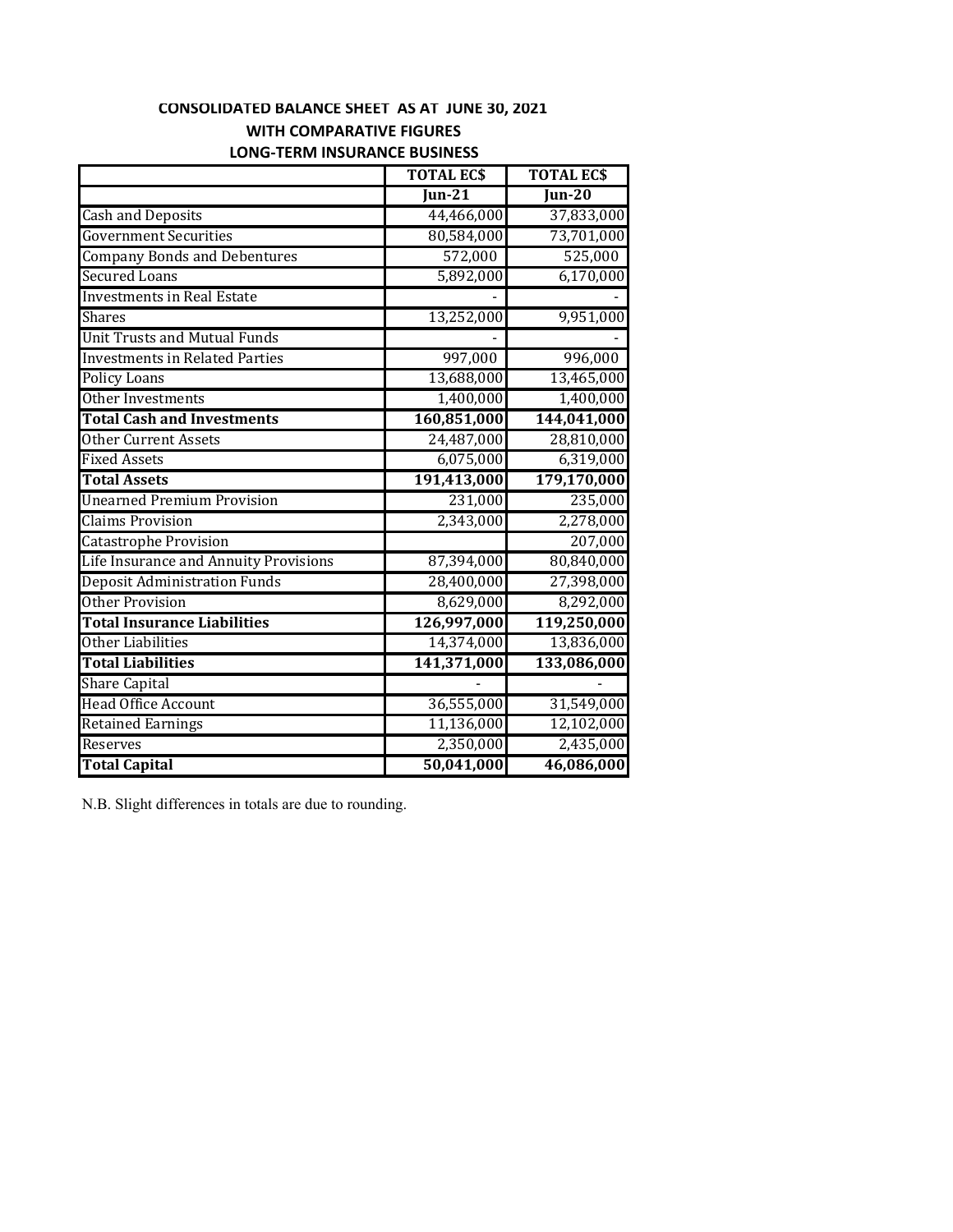#### **CONSOLIDATED INCOME STATEMENT AS AT JUNE 30, 2021 WITH COMPARATIVE FIGURES LONG‐TERM INSURANCE BUSINESS**

|                               | <b>TOTAL</b> | <b>TOTAL</b>  |  |
|-------------------------------|--------------|---------------|--|
|                               | $Jun-21$     | <b>Jun-20</b> |  |
| <b>Gross Premuims Written</b> | 14,680,000   | 14,435,000    |  |
| Reinsurance Assumed           |              |               |  |
| Reinsurance ceded             | 599,000      | 1,111,000     |  |
| <b>Net Premuims Written</b>   | 14,081,000   | 13,324,000    |  |
| <b>Investment Income</b>      | 3,228,000    | 2,998,000     |  |
| Other Revenue                 | 393,000      | 554,000       |  |
| <b>Total Revenue</b>          | 17,702,000   | 16,876,000    |  |
| <b>Policy Holder Benefits</b> | 10,305,000   | 10,782,000    |  |
| <b>Commission Expense</b>     | 1,957,000    | 2,121,000     |  |
| Management expense            | 4,304,000    | 4,661,000     |  |
| Other Expenses                | 552,000      | 527,000       |  |
| <b>Total Expenses</b>         | 17,118,000   | 18,091,000    |  |
| Net Income before Tax         | 584,000      | (1,215,000)   |  |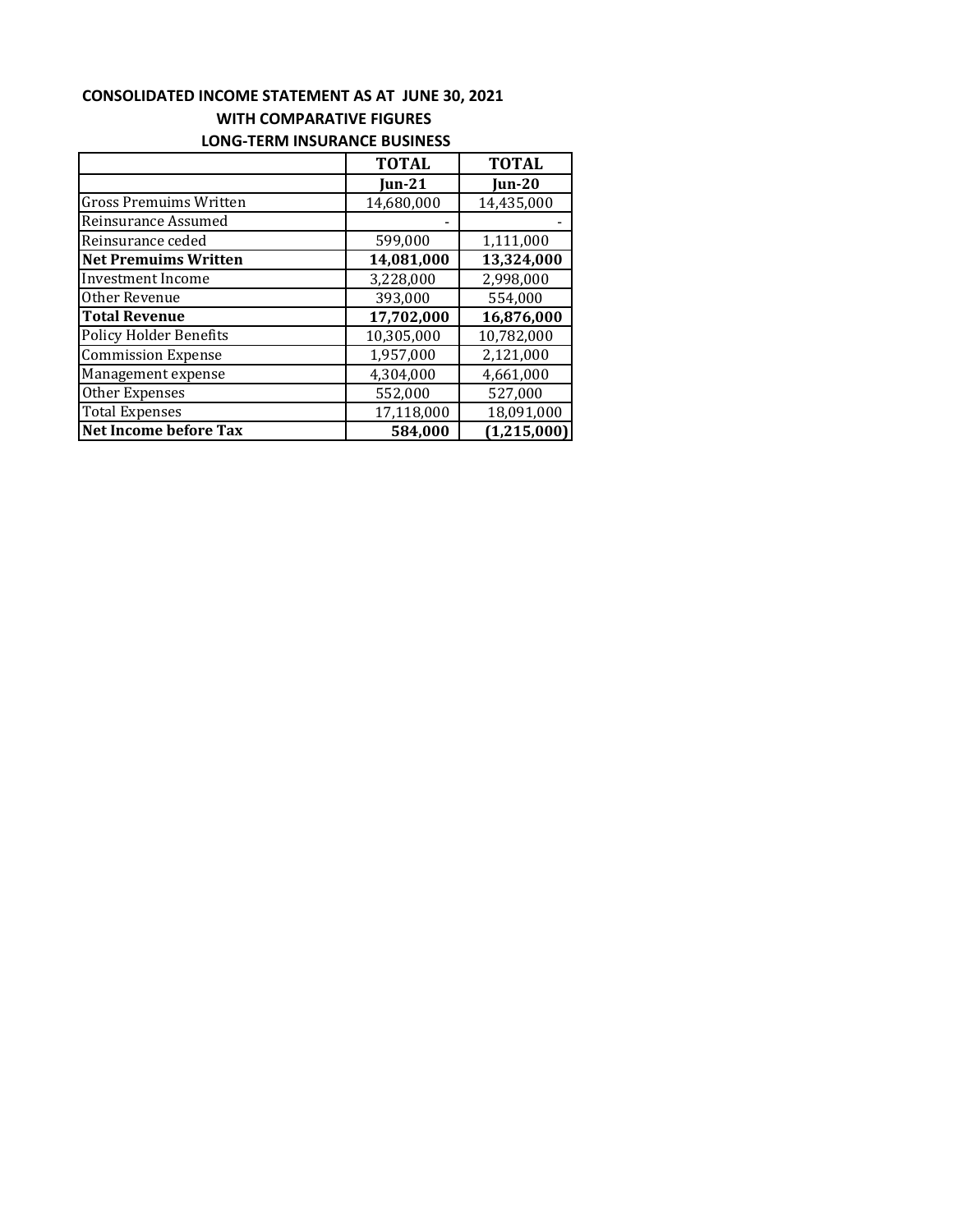#### **WITH COMPARATIVE FIGURES CONSOLIDATED BALANCE SHEET AS AT JUNE 30, 2021**

# **GENERAL INSURANCE BUSINESS**

|                                        | <b>TOTAL ECS</b>           | <b>TOTAL ECS</b> |
|----------------------------------------|----------------------------|------------------|
|                                        | $\overline{\text{Jun-21}}$ | <b>Jun-20</b>    |
| <b>ASSETS</b>                          |                            |                  |
| <b>Cash and Deposits</b>               | 30,790,115                 | 30,469,949       |
| <b>Government Securities</b>           | 23,690,997                 | 26,330,125       |
| <b>Company Bonds and Debentures</b>    | 1,151,000                  | 381,000          |
| <b>Secured Loans</b>                   | 161,000                    | 161,000          |
| <b>Investments in Real Estate</b>      | 4,533,720                  | 4,522,720        |
| <b>Shares</b>                          | 131,000                    | 318,000          |
| <b>Unit Trust and Mutual Funds</b>     | 200,000                    |                  |
| <b>Investments in Related Parties</b>  | 2,643,109                  | 1,437,789        |
| Other Investments                      | 4,948,995                  | 3,776,498        |
| <b>Total Cash and Investments</b>      | 68,249,936                 | 67,397,081       |
| <b>Other Current Assets</b>            | 47,603,957                 | 41,371,859       |
| <b>Fixed Assets</b>                    | 10,475,006                 | 10,268,758       |
| <b>Total Assets</b>                    | 126,328,899                | 119,037,698      |
| <b>Unearned Premium Provision</b>      | 30,081,892                 | 25,009,751       |
| <b>Claims Provision</b>                | 12,340,806                 | 11,591,722       |
| <b>Other Provision</b>                 | 4,635,592                  | 6,113,249        |
| <b>Total Insurance Liabilities</b>     | 47,058,290                 | 42,714,722       |
| Other Liabilities                      | 28,489,742                 | 16,488,843       |
| <b>Total Liabilities</b>               | 75,548,032                 | 59,203,565       |
| <b>Share Capital</b>                   | 5,900,150                  | 5,900,150        |
| <b>Head Office Account</b>             | 82,000                     | 4,331,422        |
| <b>Retained Earnings</b>               | 35,516,716                 | 41,897,564       |
| Reserves                               | 9,281,000                  | 7,703,000        |
| <b>Total Capital</b>                   | 50,779,866                 | 59,832,136       |
| <b>Total Liabilities &amp; Capital</b> | 126,327,898                | 119,035,701      |

N.B. Slight differences in totals are due to rounding.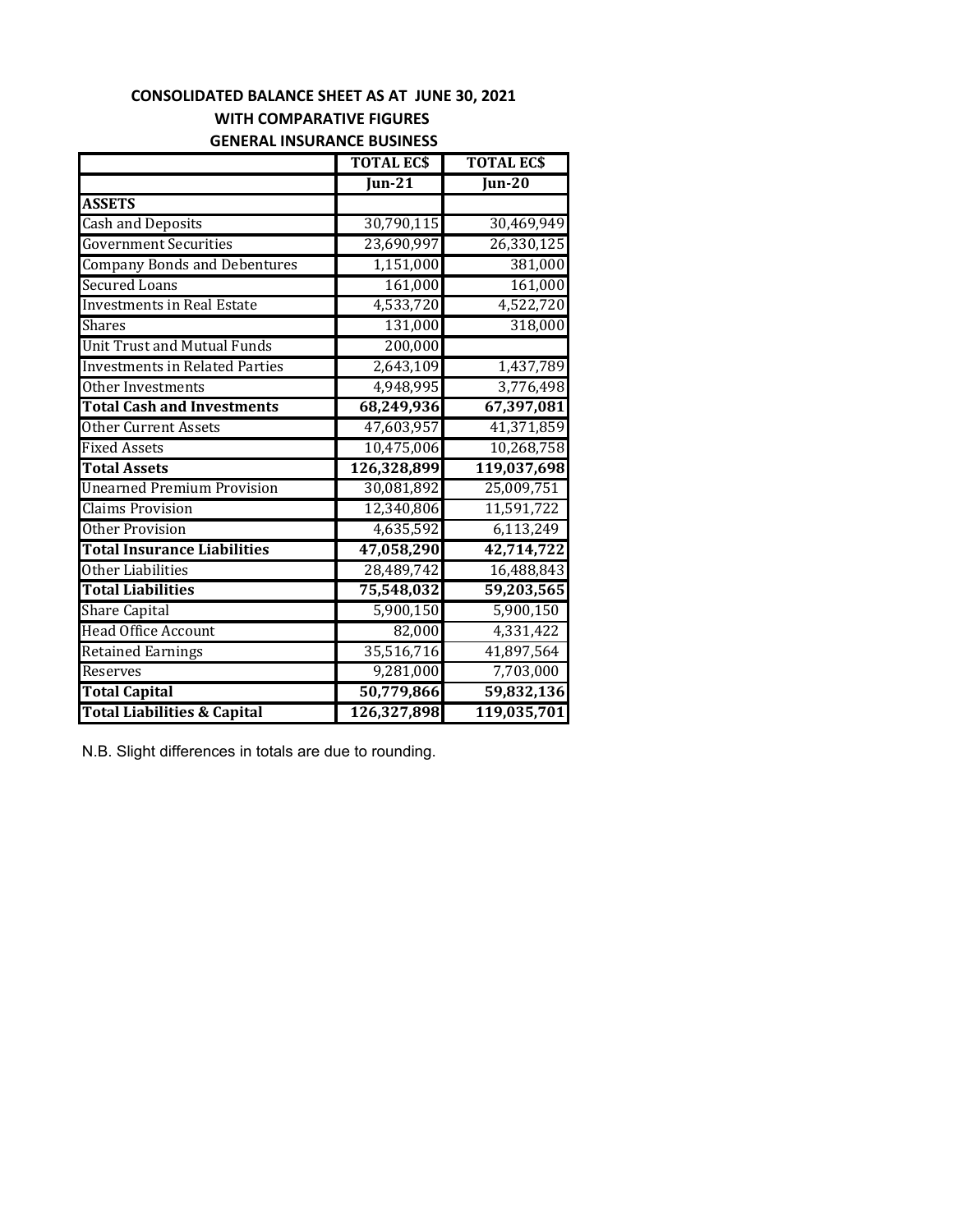### **CONSOLIDATED BALANCE SHEET AS AT JUNE 30, 2021 WITH COMPARATIVE FIGURES GENERAL INSURANCE BUSINESS**

|                                        | <b>TOTAL ECS</b>   | <b>TOTAL ECS</b>        |
|----------------------------------------|--------------------|-------------------------|
|                                        | $\mathbf{I}$ un-21 | <b>Jun-20</b>           |
| <b>INCOME</b>                          |                    |                         |
| <b>Gross Premuim Written</b>           | 42,777,175         | 39,998,916              |
| <b>Premuims Ceded</b>                  | 24,998,747         | $\overline{22,774,263}$ |
| <b>Net Premuims Written</b>            | 17,778,428         | 17,224,653              |
| Change in unearned premuims            | 485,564            | 2,632,721               |
| <b>Net Premuims Earned</b>             | 17,292,864         | 19,857,374              |
| Claims expense                         | 7,452,060          | 7,940,208               |
| <b>Net Commission Expense</b>          | $-340,396$         | (165, 412)              |
| Management expense                     | 4,475,258          | 4,679,171               |
| <b>Total Underwriting Expenses</b>     | 11,586,922         | 12,453,967              |
| <b>Underwriting Income</b>             | 5,705,942          | 7,403,407               |
| <b>Investment Income</b>               | 588,594            | 607,540                 |
| Other Revenue                          | 252,848            | 593,597                 |
| Other Expenses                         | (110, 438)         | (331, 438)              |
| <b>Net Operating Income before Tax</b> | 6,436,946          | 8,273,106               |